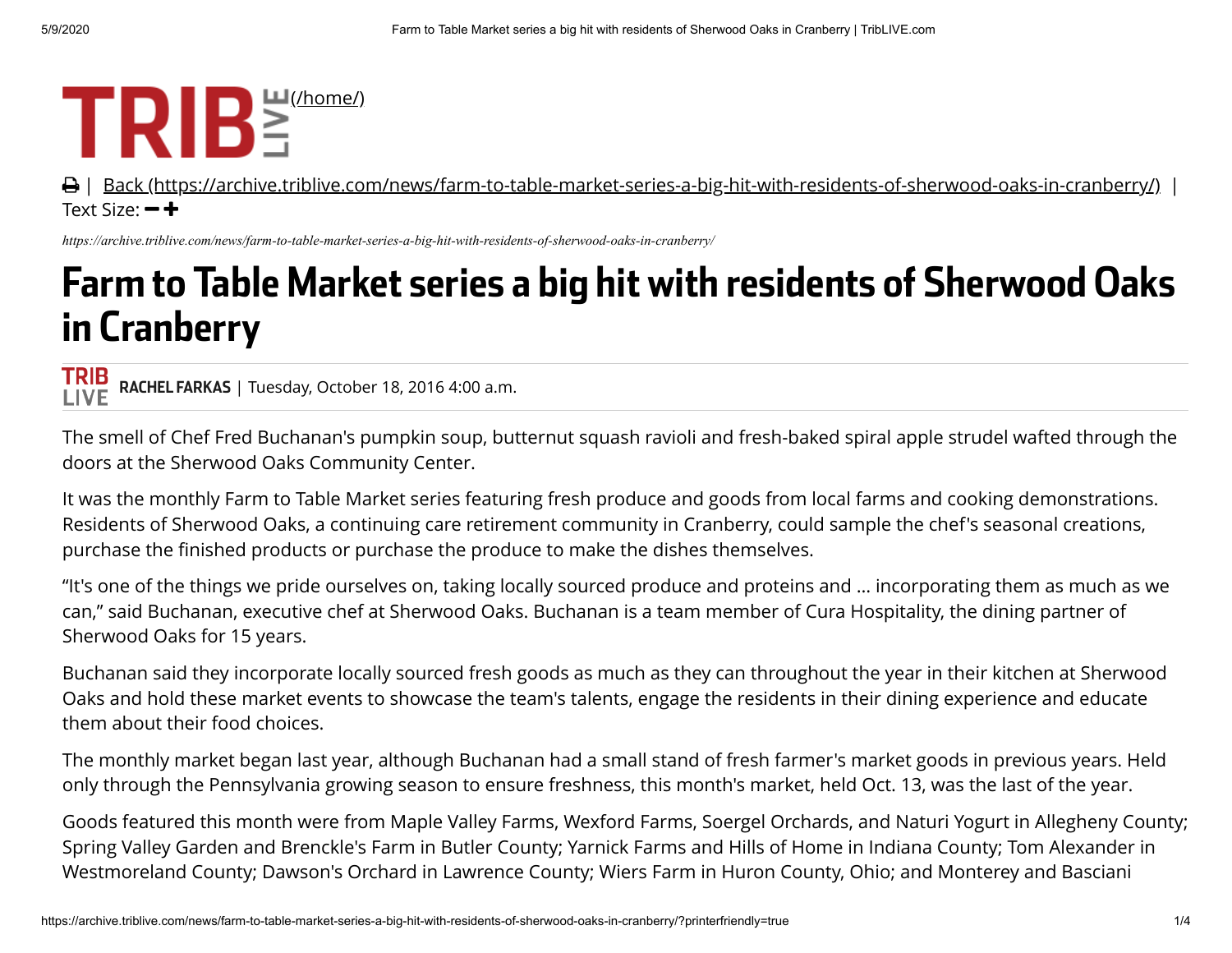

LOUIS RAGGIUNTI | FOR THE TRIBUNE-REVIEW

Executive Chef Fred Buchanan explains the sauteed fennel with caramelized shallots and candied bacon dish at Sherwood Oaks Farm to Table Market Series on Oct. 13, 2016.

## Mushrooms from eastern Pennsylvania.

With a smaller selection of fresh goods in the fall, Buchanan featured a variety of canned and processed goods like applesauce and apple butter. Buchanan demonstrated how to make sauerkraut at the September market and had jars of the finished product available for purchase this month.

"We try to incorporate the whole process so they appreciate that it's being done local and on-site," he said.

The appreciation is there for the residents of Sherwood Oaks, who wandered from table to table, sampling the foods and asking questions about the recipes. Resident Barbara Scruggs said it's convenient for her, as she doesn't cook much on her own, but likes to enjoy the fresh produce and social aspects of the event.